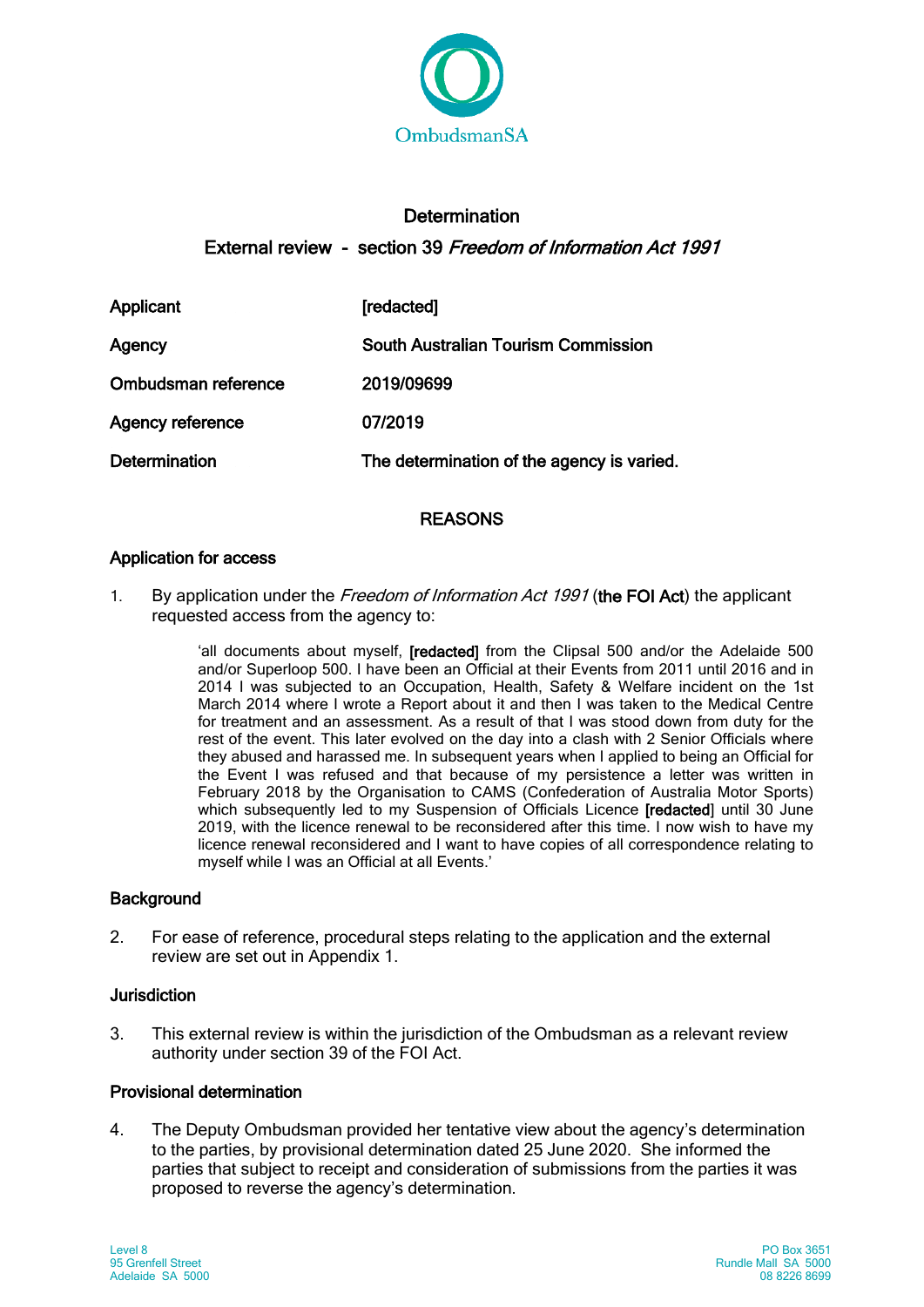- 5. The applicant and agency provided submissions in response. I have considered these submissions in this determination.
- 6. In her provisional determination, the Deputy Ombudsman proposed to reverse the agency's determination, granting access in full. As a result of the agency's further submissions raising clause 6(1), I have now taken the view that two discrete redactions ought to be made to documents 6 and 15 to preserve the privacy of the authors' mobile number and email address. Since these are limited, I have proceeded to finalise my determination varying the agency's determination. I explain my reasoning below.

#### Relevant Law

- 7. A person has a legally enforceable right to be given access to an agency's documents in accordance with the FOI Act.<sup>[1](#page-1-0)</sup>
- 8. The FOI Act provides that upon receipt of an access application, an agency may make a determination to refuse access where the documents are 'exempt'. Schedule 1 lists various exemption clauses which may be claimed by an agency as a basis for refusing access.
- 9. Under section 48, the onus is on the agency to justify its determination 'in any proceedings'. This includes the external review process.
- 10. Section 39(11) provides that the Ombudsman may confirm, vary or reverse the agency's determination in an external review, based on the circumstances existing at the time of review.
- 11. The following provisions are relevant to my review:

#### 4—Documents affecting law enforcement and public safety

- (2) A document is an exempt document if it contains matter the disclosure of which—
	- (a) could reasonably be expected—
		- (i) to prejudice the investigation of any contravention or possible contravention of the law (including any revenue law) whether generally or in a particular case; or
		- (ii) to enable the existence or identity of any confidential source of information, in relation to the enforcement or administration of the law, to be ascertained; … and
	- (b) would, on balance, be contrary to the public interest.

#### 6—Documents affecting personal affairs

- (1) A document is an exempt document if it contains matter the disclosure of which would involve the unreasonable disclosure of information concerning the personal affairs of any person (living or dead).
- (2) A document is an exempt document if it contains allegations or suggestions of criminal or other improper conduct on the part of a person (living or dead) the truth of which has not been established by judicial process and the disclosure of which would be unreasonable.

<span id="page-1-0"></span>Freedom of Information Act 1991, section 12.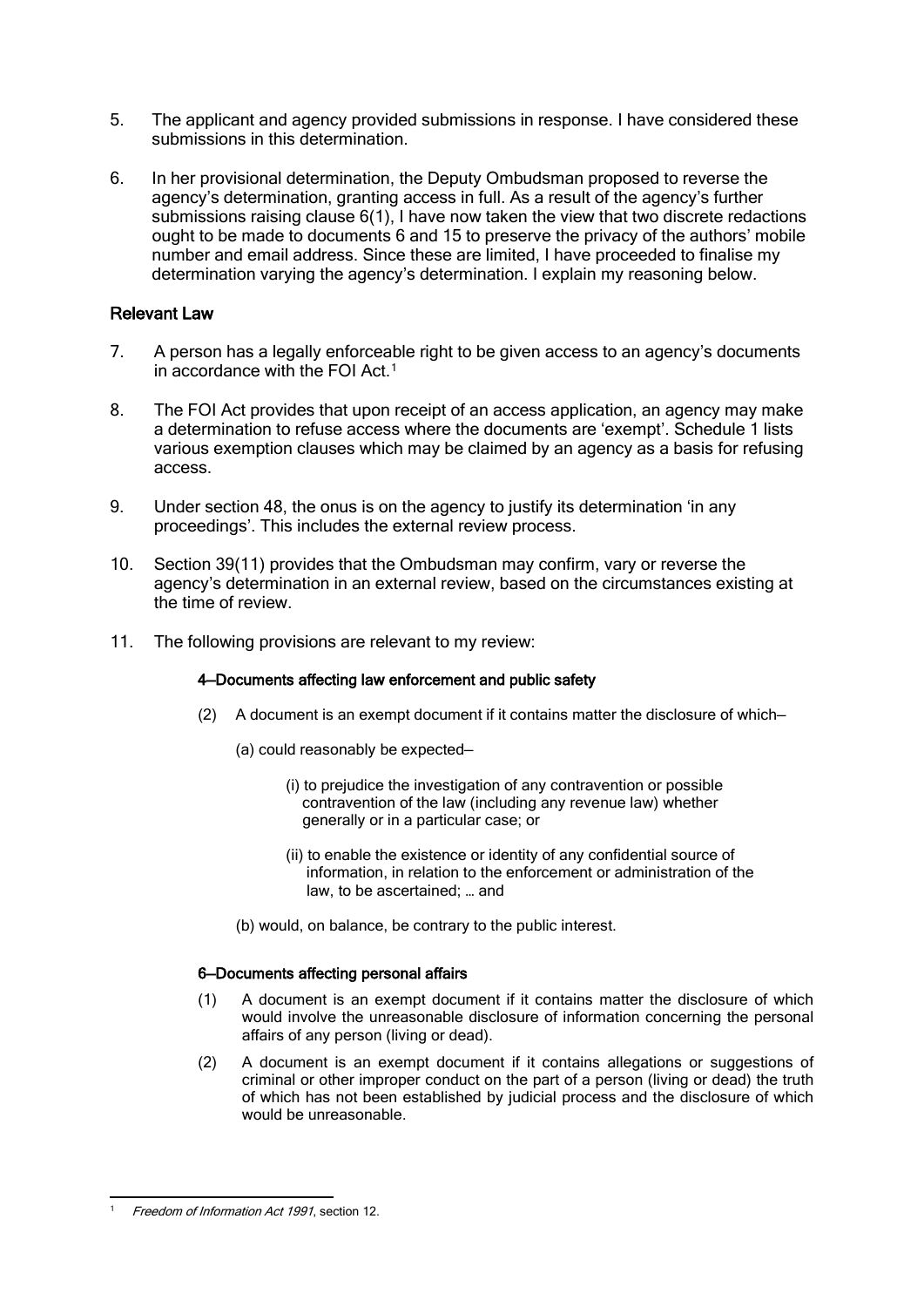- (3) A document is not an exempt document by virtue of subclause (1) or (2) merely because it contains information concerning the person by or on whose behalf an application for access to the document is made.
- (3a) A document is an exempt document if it contains matter—
	- (a) consisting of information concerning a person who is presently under the age of 18 years or suffering from mental illness, impairment or infirmity or concerning such a person's family or circumstances, or information of any kind furnished by a person who was under that age or suffering from mental illness, impairment or infirmity when the information was furnished; and
	- (b) the disclosure of which would be unreasonable having regard to the need to protect that person's welfare.

#### 7—Documents affecting business affairs

- (1) A document is an exempt document—
	- (a) if it contains matter the disclosure of which would disclose trade secrets of any agency or any other person; or
	- (b) if it contains matter—
		- (i) consisting of information (other than trade secrets) that has a commercial value to any agency or any other person; and
		- (ii) the disclosure of which—
			- (A) could reasonably be expected to destroy or diminish the commercial value of the information; and
			- (B) would, on balance, be contrary to the public interest; or
	- (c) if it contains matter—
		- (i) consisting of information (other than trade secrets or information referred to in paragraph (b)) concerning the business, professional, commercial or financial affairs of any agency or any other person; and
		- (ii) the disclosure of which—
			- (A) could reasonably be expected to have an adverse effect on those affairs or to prejudice the future supply of such information to the Government or to an agency; and
			- (B) would, on balance, be contrary to the public interest.
- (2) A document is not an exempt document by virtue of this clause merely because it contains matter concerning the business, professional, commercial or financial affairs of the agency or other person by or on whose behalf an application for access to the document is made.
- (3) A document is not an exempt document by virtue of this clause if it is a contract entered into by the Crown or an agency after the commencement of this subclause.

#### 13—Documents containing confidential material

- (1) A document is an exempt document—
	- (a) if it contains matter the disclosure of which would found an action for breach of confidence; or
	- (b) if it contains matter obtained in confidence the disclosure of which—
		- (i) might reasonably be expected to prejudice the future supply of such information to the Government or to an agency; and
		- (ii) would, on balance, be contrary to the public interest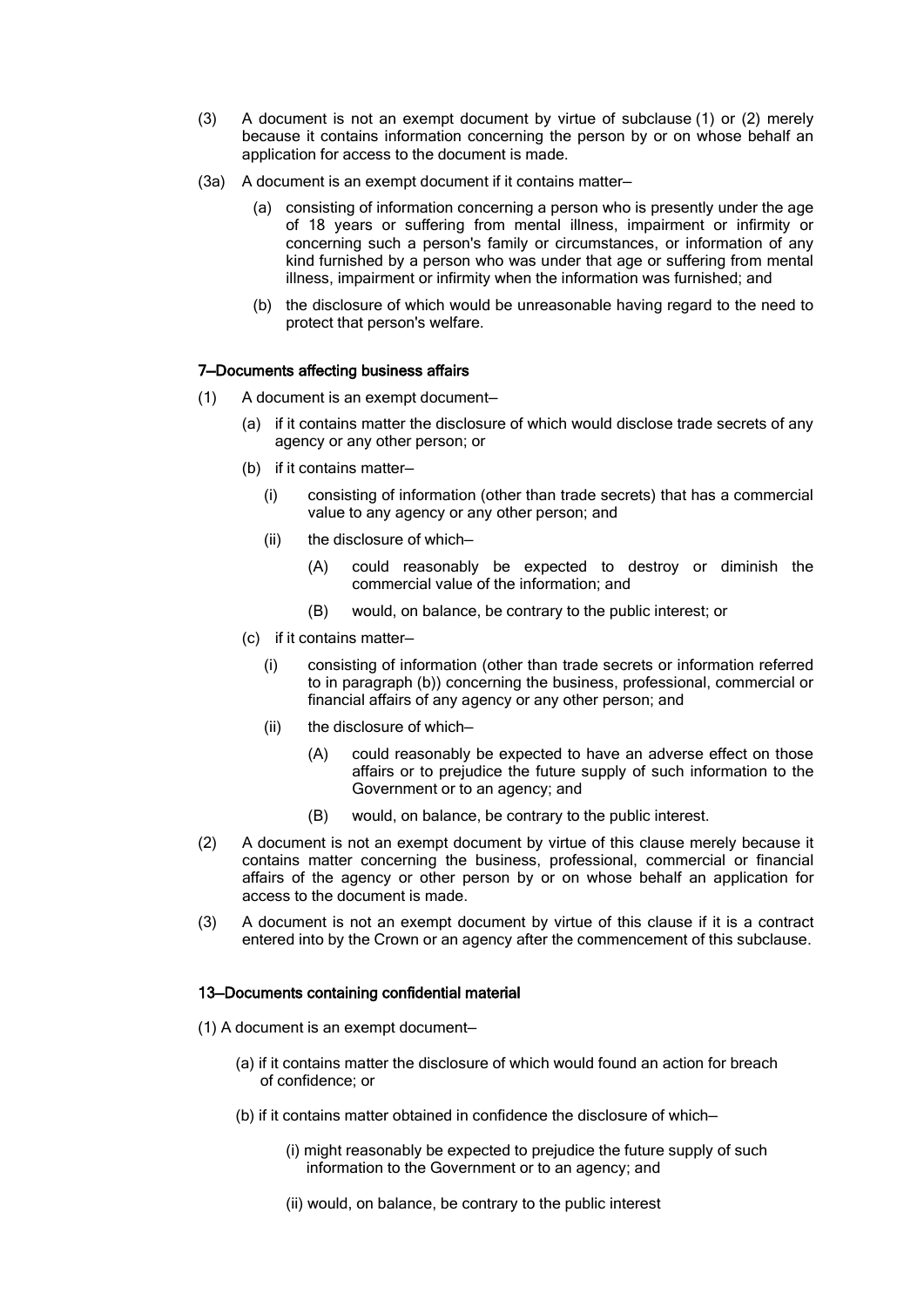#### Documents in issue

12. The agency has identified 11 documents within the scope of the application, four of which the agency claims are exempt, documents 5, 6, 11 and 15. The agency relies upon clauses  $4(2)(a)(ii)$ ,  $6(1)$ ,  $7(1)(c)$  and  $13(1)(b)$ .

#### Issues in this review

13. It is for me to decide whether or not the agency has justified its determination to refuse access to the documents in issue, and whether I should confirm, vary or reverse the agency's determination that documents 5, 6, 11 and 15 are exempt.

#### Facts and initial submissions

- 14. In February and March 2014, the applicant worked as a volunteer at the Clipsal 500 as a radio communications officer. On 18 July 2014 the applicant wrote to Mr Jeff Mattner, Manager of the South Australian Motor Sport Board, outlining a number of issues which had arisen whilst he was working at the Clipsal 500. In the letter he complained about the behaviour of three marshals
- 15. The applicant also worked at the 2016 event. However, his licence was suspended in 2018. He now wishes to apply for its renewal and seeks disclosure of all documents for this purpose.
- 16. The agency submitted that the four documents in issue are exempt under clauses  $4(2)(a)(ii)$  and  $13(1)(b)(i)$  of the FOI Act and should not be disclosed because:
	- they were created by individuals as part of an investigation into the conduct of the applicant as a Confederation of Australian Motor Sport (Motorsport Australia) official and the information provided in the documents was provided on the basis that it was confidential
	- the confidentiality should be maintained to ensure individuals feel comfortable raising future issues and the release of the information could deter individuals from making honest and detailed reports about future events
	- the documents remain relevant to an investigation that resulted in the applicant's Motorsport Australia licence being suspended and the suspension is still current
	- ensuring the safety of individuals involved in or attending an event with inherent high risk activities outweighs any public interest in releasing the documents
	- the agency must have discretion and the ability to provide assurances of confidentiality to individuals when critical issues and concerns around safety are raised or being investigated.

#### Submissions responding to the provisional determination

- 17. I summarise submissions made by the parties, in response to the provisional determination, however I will also address issues raised throughout my consideration below.
- 18. In the applicant's response to the provisional determination he noted that his licence as a Motorsport marshal was suspended and that he did not believe that he had done anything wrong. He alleged that Senior Officials from Motorsport Australia violated its code of ethics and that the agency should be 'directed' to investigate it. I note that this is not relevant to the external review before me.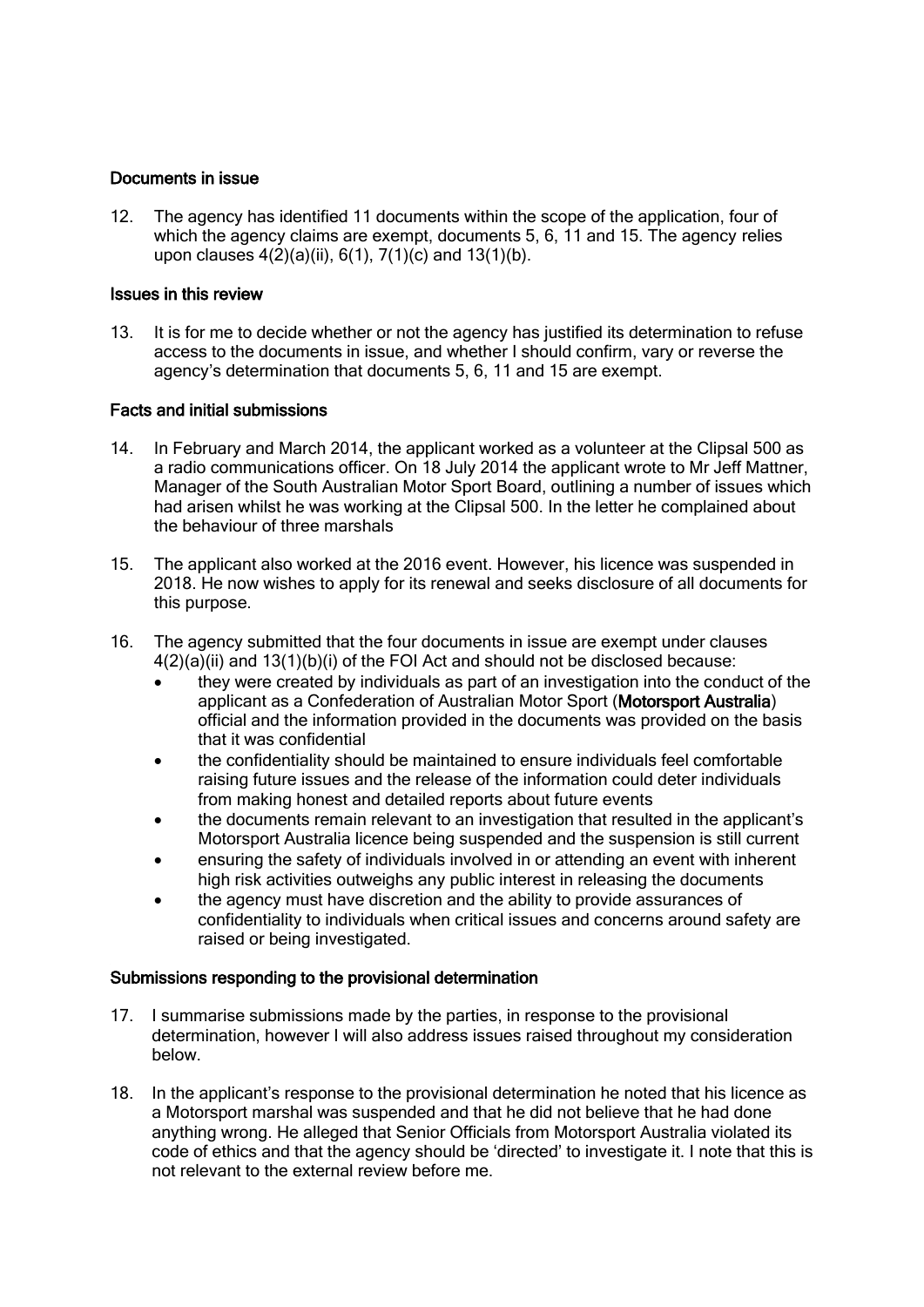- 19. The applicant stated his believe that correspondence was sent from the agency to Motorsport Australia which he considered had some effect on his suspension and that he wanted to see it.
- 20. The agency made a number of submissions including the application of confidentiality, secrecy and personal and business affairs. I have considered all of the submissions and changed my view in relation to documents 6 and 15. This is only a partial change.
- 21. The agency requested leave to consult those it considered to be interested parties under sections 26 and 27. I note however, that as the matter is now subject to external review, any requirement to consult falls on me. Sections 26 and 27 no longer apply to the agency, and neither are they a requirement for complying with my review or determination. I have not consulted individual authors, because I have taken the view that the documents do not relate to their personal affairs, except in two discrete places where I do not propose to give access (a mobile number and email address). I have not consulted Motorsport Australia, because I do not consider the information to concern to its business affairs.

### **Consideration**

22. I am not of the view that clause  $4(2)(a)(ii)$  is applicable in this case; the persons who provided reports regarding the applicant's behaviour at the 2014 Clipsal 500, cannot be classed as confidential sources of information in relation to the enforcement or administration of the law. This clause applies in circumstances where it is the source, rather than the information which is confidential and the information in question may enable an agency responsible for enforcing or administering a law to enforce or administer it properly. It applies in circumstances where the person who supplies the information wishes their identity to be known only to those who need to know it for the purpose of enforcing or administering the law.[2](#page-4-0)

# Clause 6(1)

- 23. The agency has contended that the documents comprise the personal affairs of the authors. The content of the documents were drafted by the authors in their capacity as senior officials of Motorsport Australia. Although their engagement was on a voluntary basis, they were engaged officially with Motorsport Australia and made their complaints in their capacity as senior officials. With one exception, discussed below, I find that the personal affairs contained in the documents are those of the applicant, since they described the alleged personal qualities and attributes of the applicant.
- 24. I take the view that the mobile number of the official should be redacted from document 6 and the email address of the other official should be redacted from document 15. As the personal email address and personal mobile number may be used to contact the individual outside of their official capacity, I accept that it is a matter of personal concern to that individual.<sup>[3](#page-4-1)</sup> Given that I do not propose to release this, I am not required to consult with that official.

# Clause 7(1)(c)

25. Without strictly distinguishing between 'business, professional, commercial or financial affairs', financial information has been considered in other jurisdictions to amount to the business affairs of non-profit third parties. I accept the reasoning in the following decisions.

Department of Health v Jephcott (1985) 8 FCR 85.

<span id="page-4-1"></span><span id="page-4-0"></span><sup>3</sup> S72 and Department of Justice and Attorney General [2019] QlCmr 49, [100].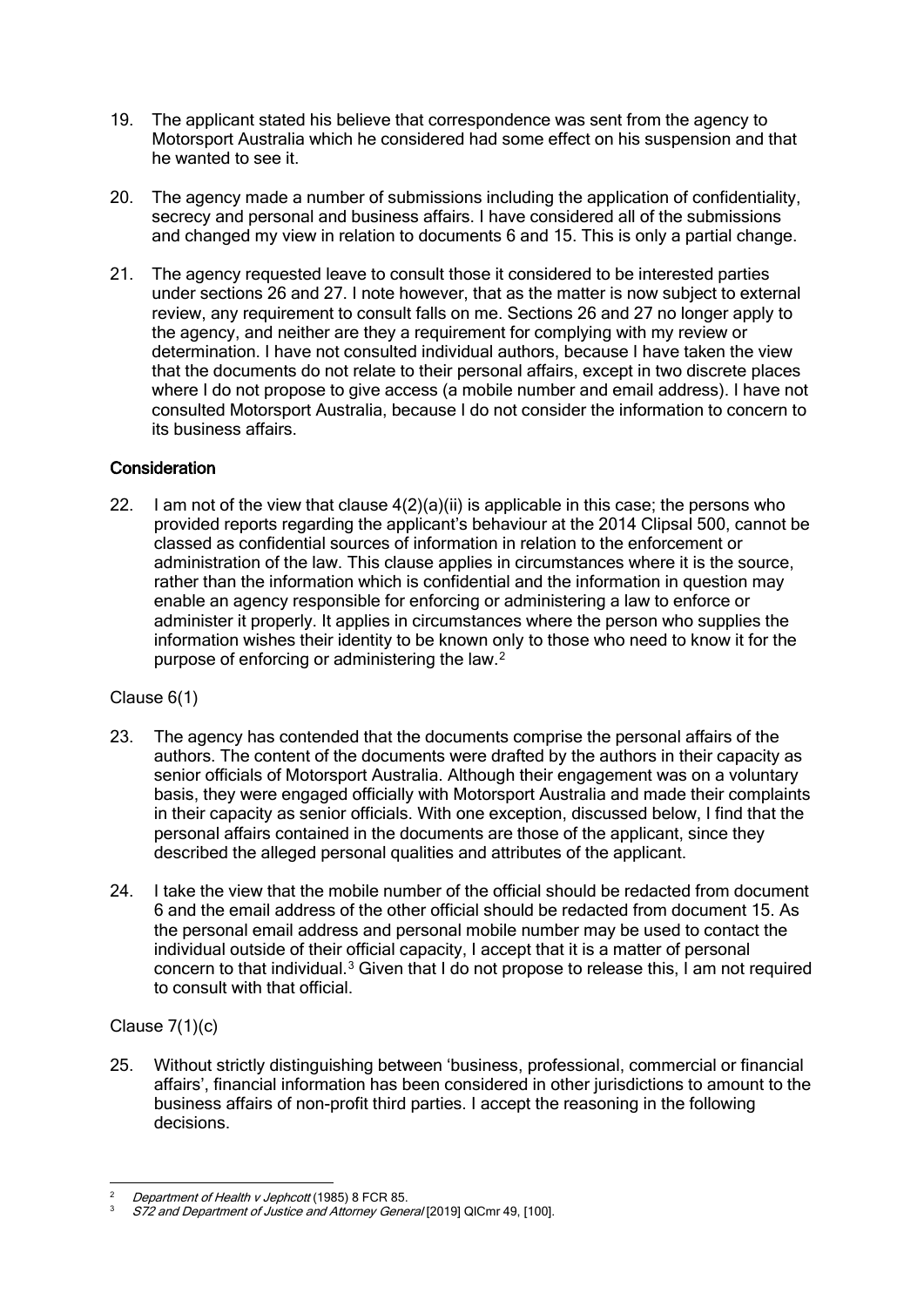- 26. In Handicapped Children's Centre, NSW v Director, Department of Ageing, Disability & Homecare<sup>[4](#page-5-0)</sup> and Community Care Incorporated and Department of Communities<sup>[5](#page-5-1)</sup> the New South Wales Administrative Decisions Tribunal and the Queensland Information Commissioner, respectively, considered that audit reports and financial information of non-profit organisations, commissioned by the relevant departments, concerned the business affairs of the organisations. The relevant clause of the repealed New South Wales Freedom of Information Act 1989,<sup>[6](#page-5-2)</sup> and the relevant clause of the repealed Queensland *Freedom of Information Act 1992*<sup>[7](#page-5-3)</sup> are identical to the wording of clause 7(1)(c) in the South Australian Freedom of Information Act.
- 27. Similarly, in *Bell and Secretary, Department of Health (Freedom of Information*),<sup>[8](#page-5-4)</sup> the Commonwealth Administrative Appeals Tribunal concluded that funding agreements and donation information of a non-profit organisation constituted that party's business affairs.
- 28. Where clear financial information is not present, documents may still concern the business affairs of non-profit third parties. Progress reports, detailing an organisation's overall position, the status of its projects and its achievements were considered by the Australian Information Commissioner in 'AQ' and Department of Resources, Energy and Tourism<sup>[9](#page-5-5)</sup> to concern the business affairs of the organisation. Further, in Victoria, information and agreement terms for St John Australia's sponsorships amounted to the business affairs of that organisation.<sup>[10](#page-5-6)</sup>
- 29. More recently, a building association's contact with a department, where it made enquiries and noted concerns about a particular policy, was considered by the Australian Information Commissioner to amount to the business affairs of that organisation:

I am satisfied that the building association's contact with the Department was initiated pursuant to its business affairs as a member-based organisation representing its members in the building industry. Although the association is not a profit-making business, I am satisfied that it raises funds though member subscriptions, amongst other means, and uses those funds to further the objects of the association.<sup>[11](#page-5-7)</sup>

30. I consider it appropriate that the affairs of a non-profit organisation may fall within the exemption of clause 7(1)(c). In this respect, the New South Wales Administrative Decisions Tribunal provided a persuasive view in Handicapped Children's Centre, NSW v Director, Department of Ageing, Disability & Homecare:

> I do not accept the Department's submissions that clause 7(c)(ii) of schedule 1 of the FOI Act required the HCC to establish that disclosure of the Corben Report would have an "unreasonable adverse effect" on the "competitive position" of its business and, as it was a non-profit organisation, it could not have a competitive position. Such an interpretation of this particular clause would limit its operation to all businesses other than non-profit organisations. There is nothing in the wording of clause 7(c)(ii) which would justify such a construction. Indeed, the contrary would be the case as government agencies, particularly those providing services such as the respondent Department, regularly deal with businesses which are non-profit and retain information from or about such businesses. If Parliament had intended such agencies to be excluded from relying on the exemption in clause  $7(c)$ (ii) of schedule 1 of the FOI Act, it would have expressly provided for such.<sup>[12](#page-5-8)</sup>

<span id="page-5-1"></span><span id="page-5-0"></span><sup>&</sup>lt;sup>4</sup> Handicapped Children's Centre, NSW v Director, Department of Ageing, Disability & Homecare [2013] NSWADT 116.<br><sup>5</sup> Community Care Incorporated and Department of Communities: Mr M Howard (Third Party) [2008] QIMR 14.

<span id="page-5-4"></span><span id="page-5-3"></span>

<span id="page-5-7"></span><span id="page-5-6"></span><span id="page-5-5"></span>

<span id="page-5-2"></span><sup>&</sup>lt;sup>6</sup><br> *Freedom of Information Act 1989* (NSW), clause 7(1)(c)(i).<br> *Preedom of Information Act 1992* (Qld), section 45(1)(c)(i).<br> *Bell and Secretary, Department of Health (Freedom of Information)* [2015] AATA 494 (9 July 2

<span id="page-5-8"></span><sup>&</sup>lt;sup>12</sup> Handicapped Children's Centre, NSW v Director, Department of Ageing, Disability & Homecare [2003] NSWADT 116 at [45].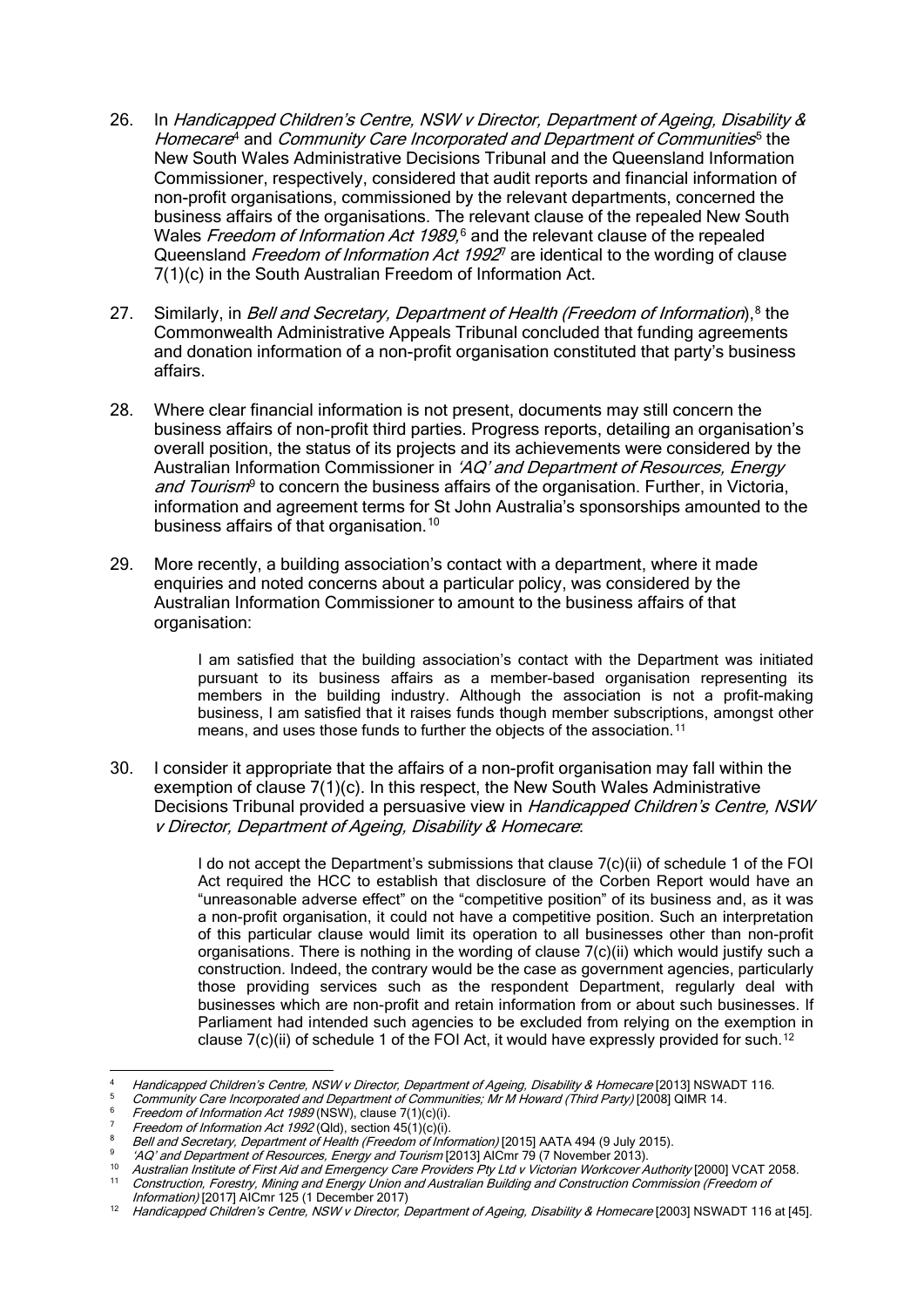31. While I consider it appropriate that non-profit organisations may find exemption under clause 7(1)(c), I am also mindful of the approach adopted by Jones P of the Victorian Administrative Appeals Tribunal in Re Croom and Accident Compensation Commission:

> For the exemption to apply, the information must relate to matters of a business, commercial or financial nature not merely be derived from a business or concerning it or have some connection with it... Is the essential quality or character of the matter business, commercial or financial?[13](#page-6-0)

- 32. In my view, this is an appropriate final step in establishing whether a document concerns the business affairs of a non-profit organisation. While an organisation may not be concerned with the generation of profits, where a document contains information that is clearly tied to its business, commercial or financial operations, viability and generation of income, that information may concern the organisation's business affairs within the meaning of clause 7(1)(c).
- 33. I turn to consider the documents that the agency claimed are exempt by virtue of clause  $7(1)(c)$ .
- 34. Motorsport Australia is a not for profit corporation. Its objects include the promotion and regulation of vehicular sport in Australia. It's website describes it as the peek motorsport organisation. Its marshals, which once included the applicant, are volunteers. As I noted above, this does not preclude Motorsport Australian from having business affairs, but it does inherently reduce the number of activities it performs that may be described as business, commercial or financial in comparison to a for-profit corporation.
- 35. While the documents primarily relate the events the subject of investigation, they do contain some incidental references the racetrack operations, I am not pursuaded that these amount to being information about the business, commercial or financial affairs of Motorsport Australia.
- 36. I do not consider that the documents have the essential quality or character of business, commercial or financial matter. Instead they are about the personal affairs of the applicant, qualities and attributes concerning him raised in the complaint. I therefore do not consider them to be exempt pursuant to clause 7(1)(c).

Clause 13(1)(b)

- 37. In considering whether the exemption in clause 13(1)(b) of Schedule 1 of the FOI Act applies to documents 5, 6, 11 and 15, it is necessary for me to decide:
	- whether the document 'contains matters obtained in confidence'
	- whether disclosure might reasonably be expected to prejudice the future supply of such information to the agency
	- whether disclosure would, on balance, be contrary to the public interest.
- 38. For a document to be exempt pursuant to clause 13(1)(b), it must contain information that was 'received under an express or inferred understanding that [it] would be kept confidential'.[14](#page-6-1)
- 39. Documents 5, 6, and 11 are reports provided by marshals about their observations and interactions with the applicant on the relevant days. They include the names and job

<span id="page-6-0"></span><sup>&</sup>lt;sup>13</sup> Re Croom and Accident Compensation Commission (1989) 3 VAR 441, 468.<br><sup>14</sup> Re Maher and Attorney General's Department (1985) 7 ALD 731 at 737.

<span id="page-6-1"></span>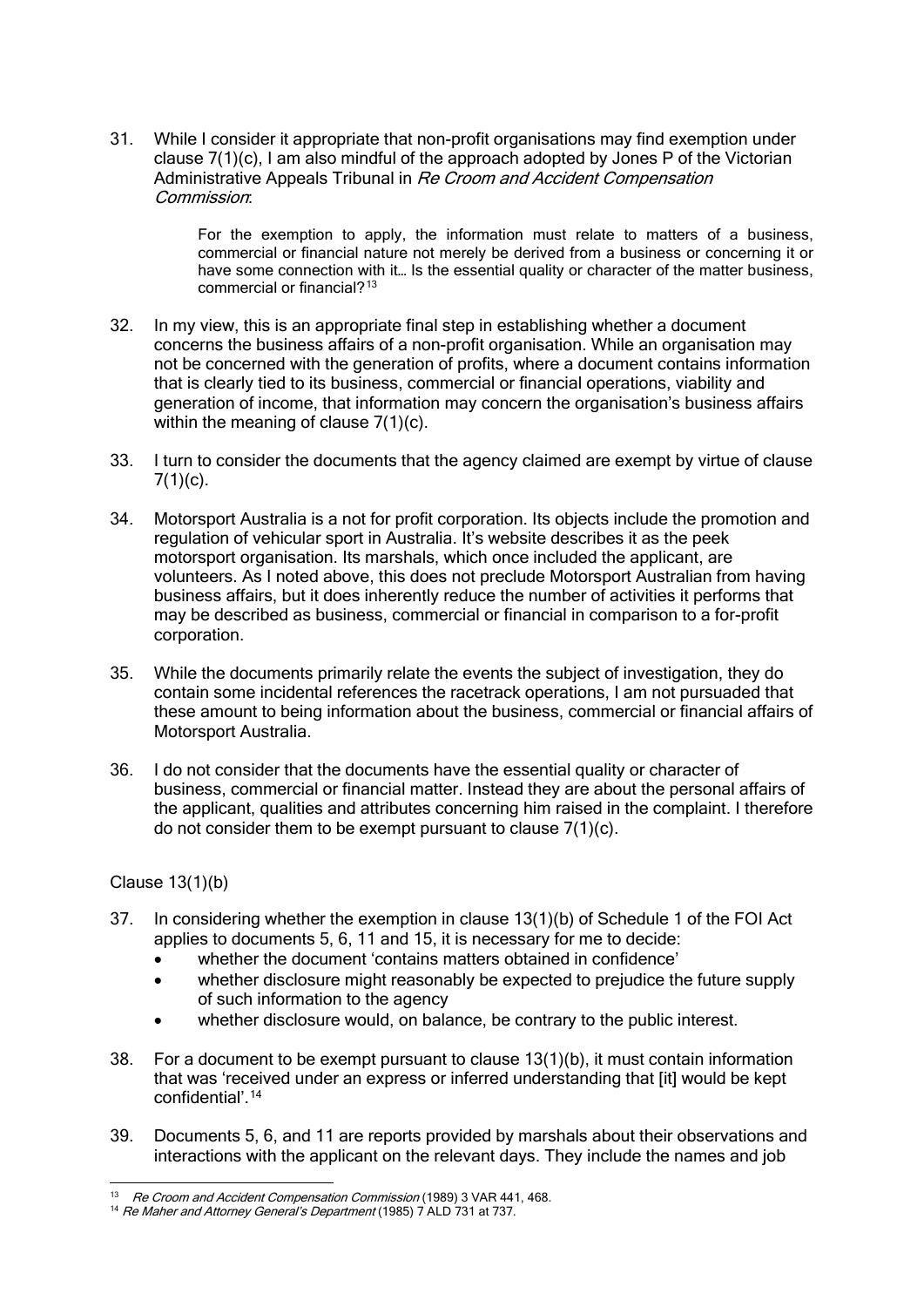titles of the marshals and are dated 1 March 2014, 2014 and 9 June 2016 respectively. Document 15 is an email transmitted on 13 December 2018 by the Manager, Motor Sport to an officer of the agency.

- 40. In reviewing the applicant's FOI application, the agency's principal officer said the information in the reports was provided on the basis that it remained confidential. The agency has not provided any material to support this submission. Further, none of documents 5, 6, 11, & 15 are endorsed with the words 'confidential' or any other indication that the authors intended the information to be treated confidentially. I note that document 5 was sent to at least three other persons including Mr Mattner. From the information provided, it is apparent that the marshals had discussed the matters amongst themselves. On several occasions, they interacted with the applicant in public areas, and in the presence of other marshals and the public. I also note the applicant recounted his interaction with the marshals in his letter to Mr Mattner of 18 July 2018. All of these facts diminish the confidentiality of the material in the document.
- 41. For the reasons provided, I am not presently persuaded that the information in documents 5, 6, 11 or15 was provided in confidence.
- 42. I am likewise not persuaded that disclosure might reasonably be expected to prejudice the future supply of such information to the agency. The Full Court of the Federal Court, in Attorney-General's Department  $v$  Cockroft<sup>[15](#page-7-0)</sup> held, in the context of the Freedom of Information Act 1982 (Cth), that the expression 'reasonably be expected to prejudice' was to be given its ordinary meaning and required a judgment as to what was reasonable, as distinct from something that was irrational, absurd or ridiculous.
- 43. The test to be applied in these circumstances is whether people would fail to disclose information about the transgressions of a fellow worker at a future public event if disclosure were to occur. Noting the seniority of the marshals, I am not of the view that the ability of the agency to obtain similar information in the future would be impaired or that less detailed information would be provided on a future occasion if disclosure were to occur. It would be incumbent upon a marshal as part of a marshal's duty to provide this sort of information.
- 44. I now weigh the public interest factors in favour and against disclosure to determine whether on balance, disclosure would be contrary to the public interest.'
- 45. Factors in favour of disclosure include that disclosure would:
	- enable access to documents concerning the personal affairs of the applicant and held by the government, which I consider to serve the broader public interest of protecting privacy that the Act seeks to ensure
	- benefit the transparency of government
	- enable functions of the FOI Act to be used, such as the adding of notations if the power is relevant.
- 46. Factors against disclosure include that disclosure would:
	- potentially dissuade cooperation between the agency and Motorsport Australia, however I am satisfied that the agency and Motorsport Australia are unlikely to cease cooperating over the Adelaide 500 due to disclosure of documents about the personal affairs of the applicant
	- discourage provision of information to the agency by Motorsport Australia, however I consider that this is of limited risk, given the type of information being provided and the nature of the cooperation between the agency and Motorsport Australia.

<span id="page-7-0"></span><sup>15</sup> (1986) 64 ALR 97, per Bowen CJ and Beaumont J at paragraph 156.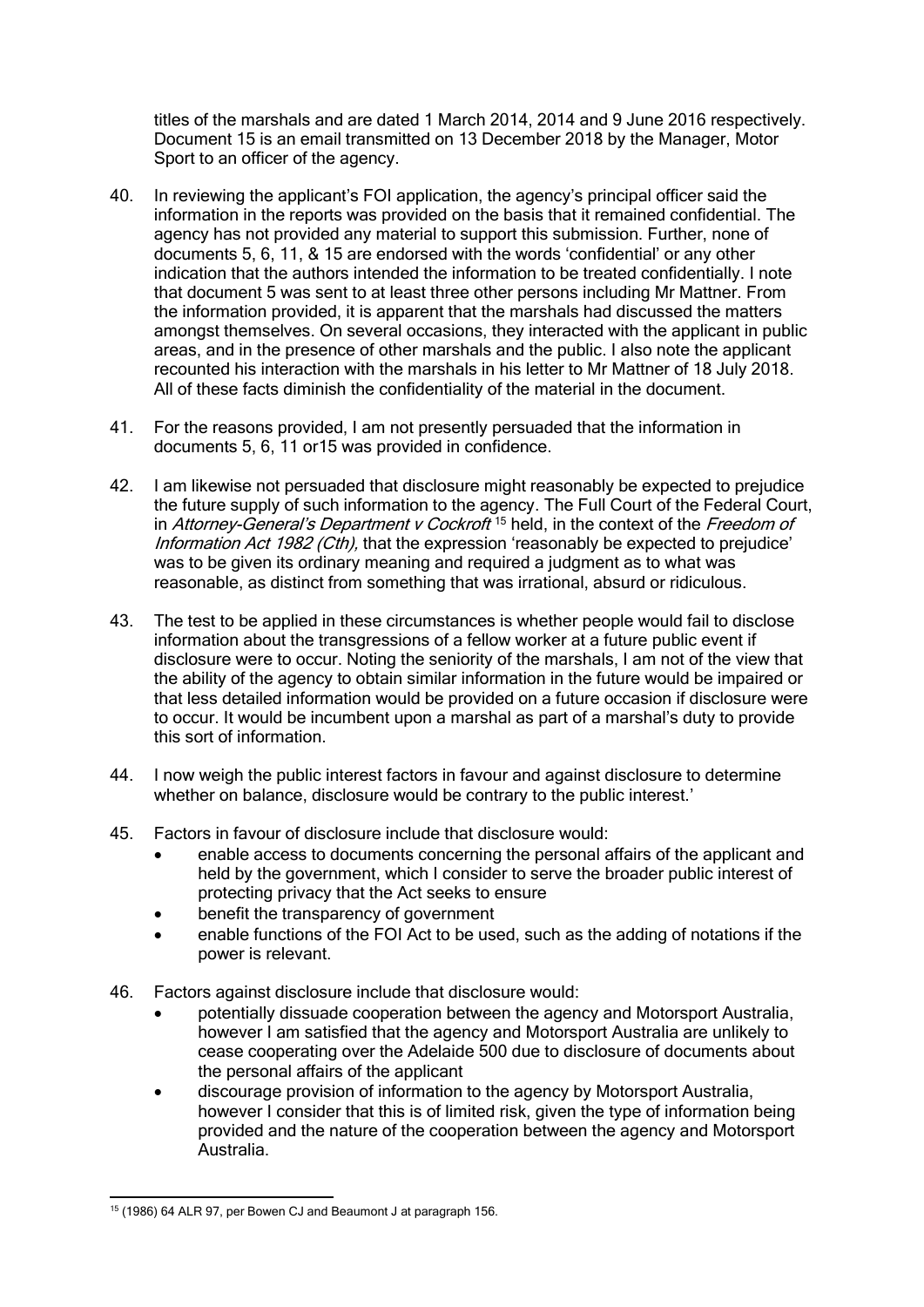47. In light of the above, I am persuaded that the factors in favour of disclosure outweigh those against.

### **Determination**

48. In light of my views above, I vary the agency's determination over the documents in issue and grant full access to the documents aside from redaction of the mobile number of the official in document 6 and the email personal address of the author of document 15.

 $\sqrt{1.3.7c}$ 

Wayne Lines SA OMBUDSMAN

19 October 2020